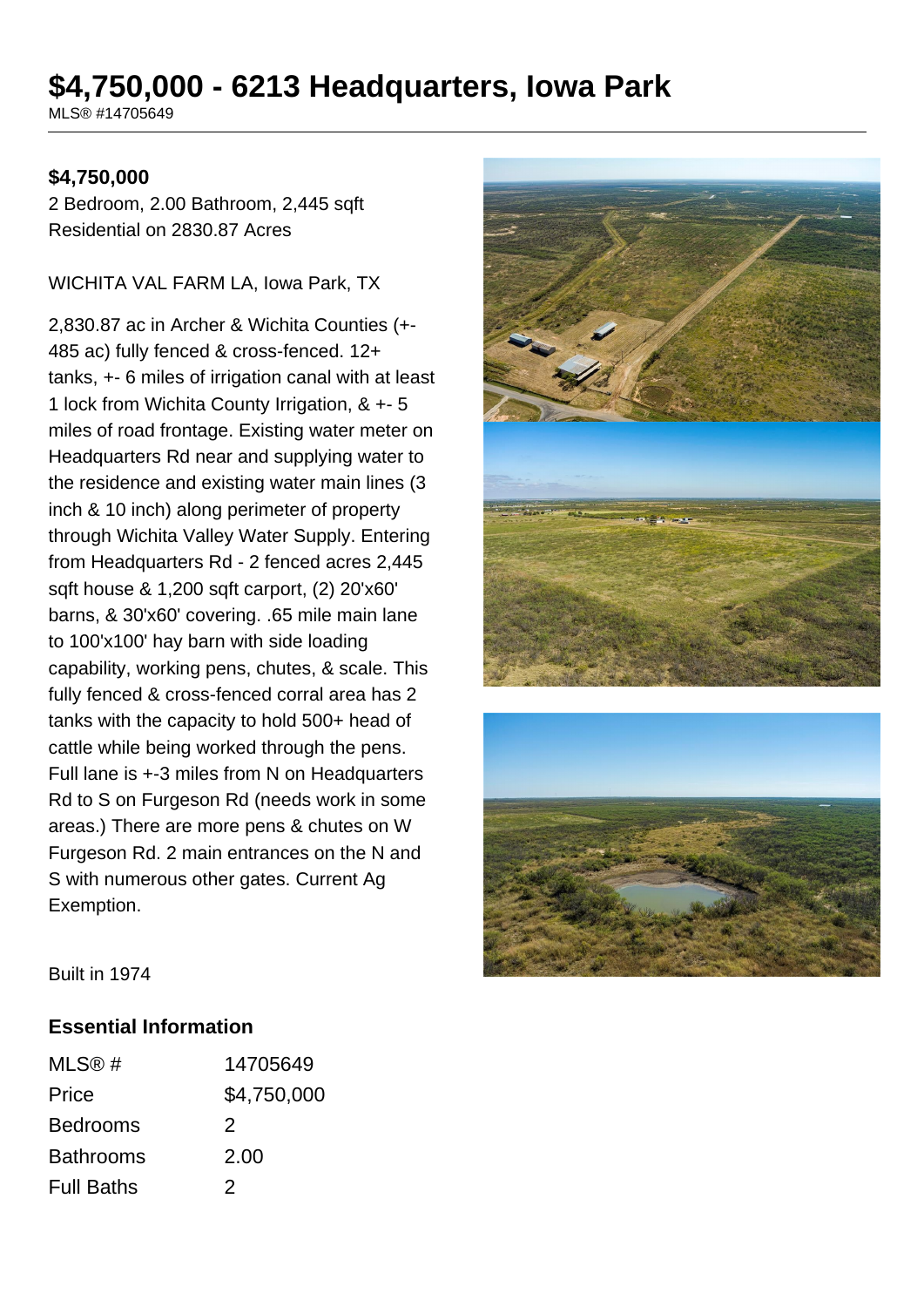| 2,445                        |
|------------------------------|
| 2,830.87                     |
| 1974                         |
| <b>Residential</b>           |
| Farm                         |
| Barndominium                 |
| <b>Active Under Contract</b> |
|                              |

# **Community Information**

| 6213 Headquarters          |
|----------------------------|
| <b>WICHITA VAL FARM LA</b> |
| <b>Iowa Park</b>           |
| Wichita                    |
| <b>TX</b>                  |
| 76367                      |
|                            |

## **Amenities**

| <b>Utilities</b> | Electricity Available, Propane, Rural Water District, Septic |
|------------------|--------------------------------------------------------------|
| Garages          | Garage Faces Front, Carport                                  |
| Waterfront       | Creek                                                        |

#### **Interior**

| <b>Interior Features</b> | Vaulted Ceiling(s), Paneling |
|--------------------------|------------------------------|
| Heating                  | Central, Electric            |

## **Exterior**

|                 | Exterior Features Covered Porch(es), RV/Boat Parking, Stable/Barn                           |
|-----------------|---------------------------------------------------------------------------------------------|
| Lot Description | Acreage, Brush, Cleared, Irregular Lot, Level, Many Trees, Mesquite,<br>Pasture, Tank/ Pond |
| Roof            | Metal                                                                                       |
| Construction    | Metal Siding, Steel Siding                                                                  |
| Foundation      | Slab                                                                                        |

## **School Information**

| <b>District</b> | <b>Iowa Park Cons ISD</b> |
|-----------------|---------------------------|
| Elementary      | <b>Bradford</b>           |
| Middle          | W F George                |
| High            | <b>Iowa Park</b>          |

# **Listing Details**